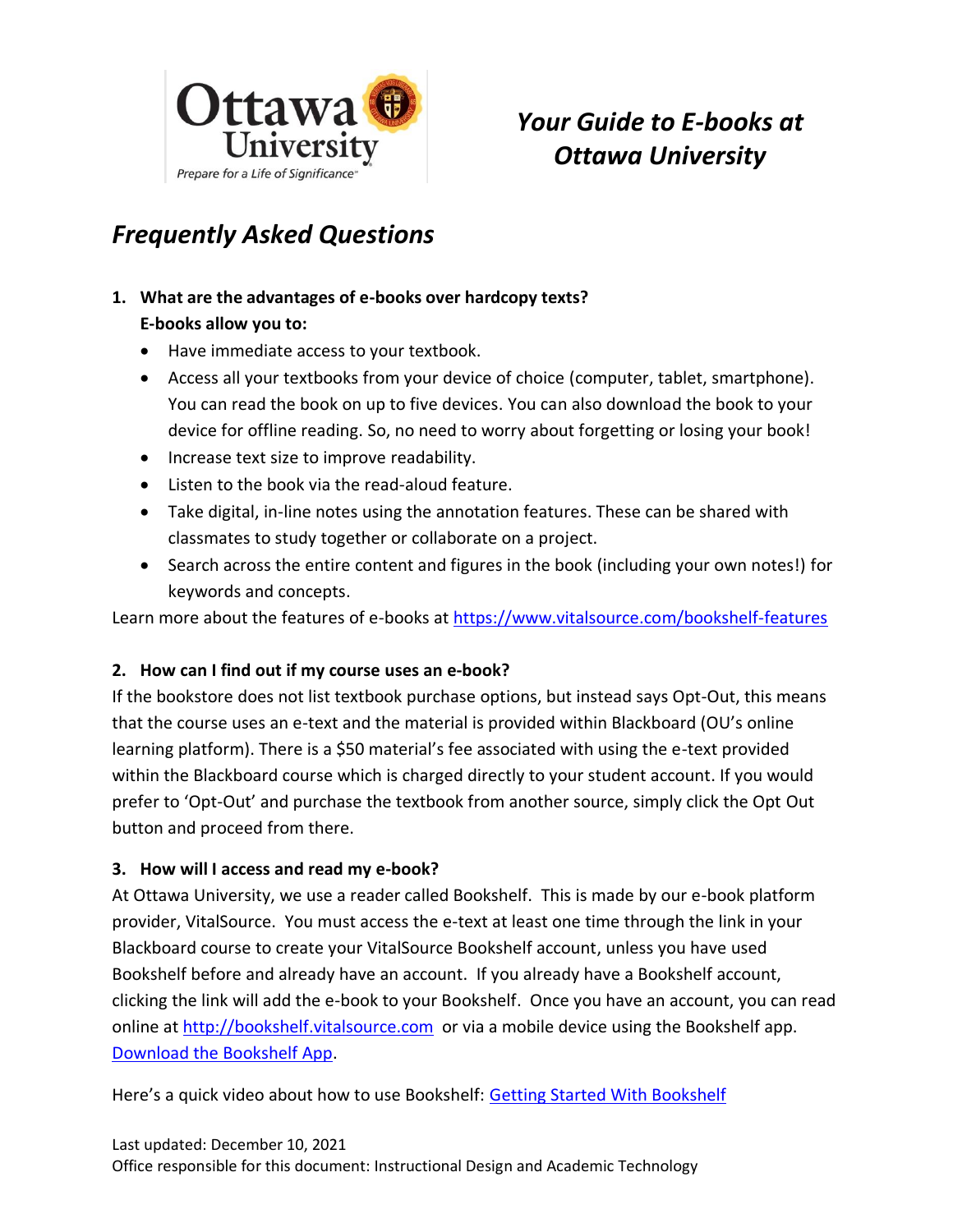## **4. Can I print my e-book so I can read it in hard copy?**

Some e-books allow you to print small sections of the book. However, there are limitations set by the copyright owner and the publisher. It is common for a book to have a page limit per print and for the print outs to include a watermark. If you want to have an entire hardcopy book, it would be best to opt out of the e-book and to purchase a hard copy.

## **5. Can I share my e-book with someone else that is taking the same course?**

No, each e-book is licensed to an individual for personal use. Your Bookshelf account gets connected to your Blackboard account through an integration and you can only see e-books inside your own account. If you choose to share your mobile device with someone else and you have the Bookshelf app, that person can of course read the book on your device.

You can share your annotations in the e-book with classmates (see

[https://support.vitalsource.com/hc/en-us/articles/360021978094-Making-and-Sharing-Notes](https://support.vitalsource.com/hc/en-us/articles/360021978094-Making-and-Sharing-Notes-and-Highlights)[and-Highlights](https://support.vitalsource.com/hc/en-us/articles/360021978094-Making-and-Sharing-Notes-and-Highlights) for more details).

## **6. What if I have more questions? Is there someone I can talk to?**

You can reach out to your academic advisor or email [ouhelp@ottawa.edu.](mailto:ouhelp@ottawa.edu)

# **7. Why are most of the items showing as "Out of Stock" from the OU Bookstore?**

The OU Bookstore, located at our residential campus in Ottawa, KS does not carry all of the textbooks required for the adult sites and online courses. The "Out of Stock" indicator simply means they do not carry the item and you will need to select another option from the list further down on the screen.

## **8. Is it true that I can rent a print textbook or purchase an e-book from the OU Bookstore?**

Yes, in many cases our bookstore will provide the option to rent a hardcopy textbook. Please be aware of the timeline for rental as some vendors may only rent for 90 days, which may not be sufficient time for the book especially if it is needed for another course.

E-books are always a type of rental. The e-books that are integrated into Blackboard are available for a minimum of 180 days and some are available for 360 days or even longer. Ebooks that are available for "purchase" via the bookstore (or from other vendors) may have a rental duration for as little as 90 days. Please pay close attention to the rental period before making your purchase.

## **9. What does Opt Out mean?**

This means that you choose not to use the e-text and the material is provided within Blackboard (OU's online learning platform) that is included in your course. Opting out will disconnect your access to the e-text within the course. It will also remove the \$50 materials fee associated with the e-text which is charged directly to your student account. The opt-out deadline matches the add/drop period; this also includes the ability to opt back in.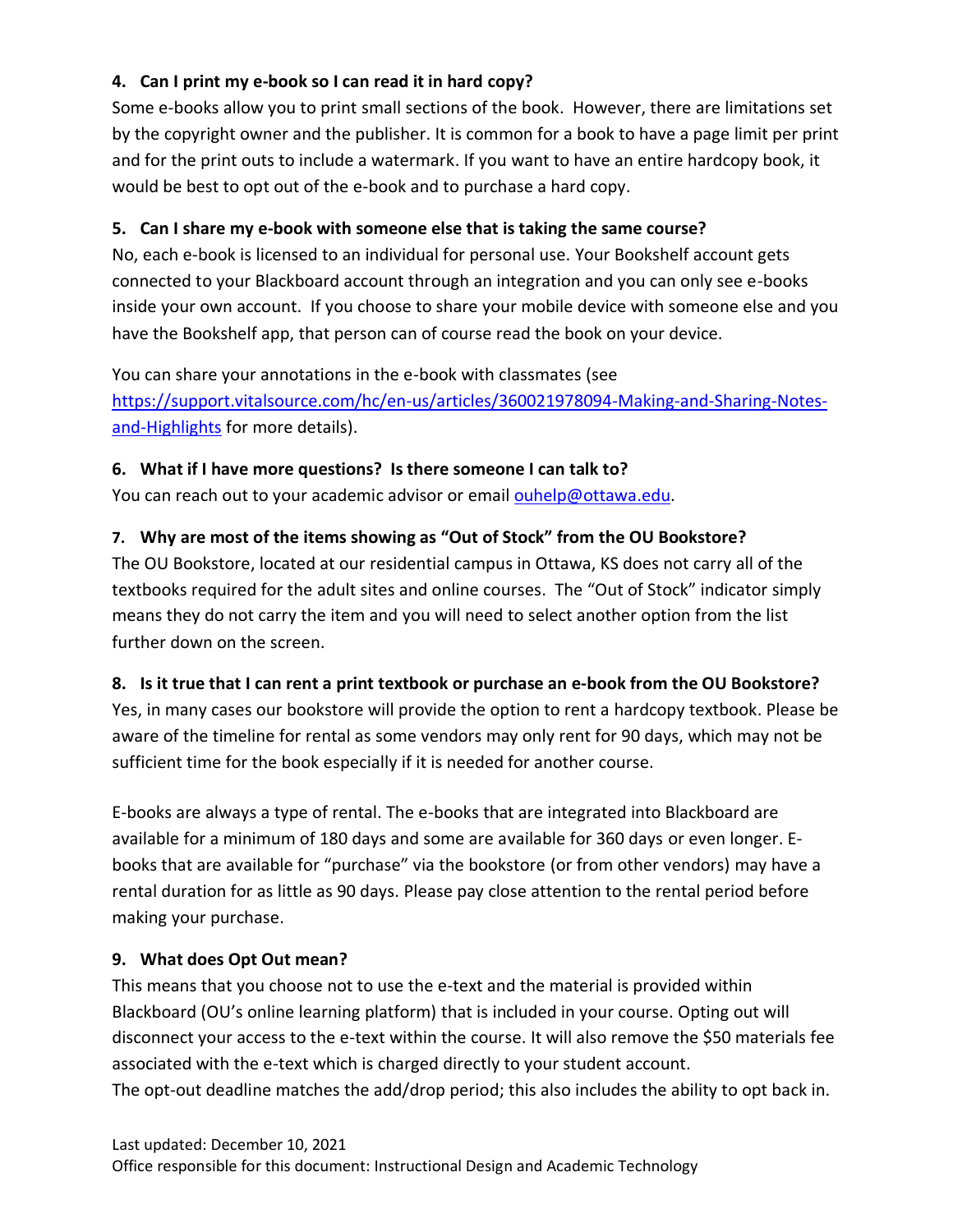**Please note**: The preferred method is to use the e-text provided within the course. There are many benefits available including immediate access to your text, low fee, and technical support.

### **10. How can I opt out?**

You can opt out within Blackboard or via the online bookstore. Within Blackboard:

- 1. Click "E-text" on the course menu.
- 2. Click the title of the book (a link) to open the e-book landing page.
- 3. Choose "Want to opt out?" and follow the prompts.

Via the online bookstore:

- 1. Visi[t https://oubookstore.ottawa.edu/](https://oubookstore.ottawa.edu/)
- 2. Click "Textbooks" (you may need to open the menu in the upper left first) and select "Get Textbooks".
- 3. Navigate to the course and section you are enrolled in.
- 4. Click the "Opt Out" button for the e-book you do not want to be billed for.

# **11. If I opt out, do I have to purchase my book from another source listed on the OU Bookstore?**

No, the ISBN for the required textbook is provided on the online bookstore. If you prefer to use the ISBN to search for the textbook elsewhere, that is fine, as long as it is the correct text and the ISBN matches what is shown in the bookstore. Be careful in choosing an alternative vendor for your materials. E-books that are for purchase or rental elsewhere may have an access duration for as little as 90 days, which may not be sufficient time, especially if you need the book for another course.

### **12. If I choose to opt out, can I opt back in if I change my mind?**

Yes, you may opt back in and be charged the \$50 course materials fee on your Tuition and Fees statement. HOWEVER, the opt-out deadline matches the add/drop period; this also includes the ability to opt back in. To change your opt out preference:

- 1. Go to your Blackboard course.
- 2. Click the "E-text" content item.
- 3. Click the book title to open the ebook landing page.
- 4. Choose "Opt In".

### **13. What does Inclusive Access mean?**

In the context of course materials, the term "Inclusive Access" refers to course materials that are included in the cost of tuition. This is a bookstore/publishing industry term for providing